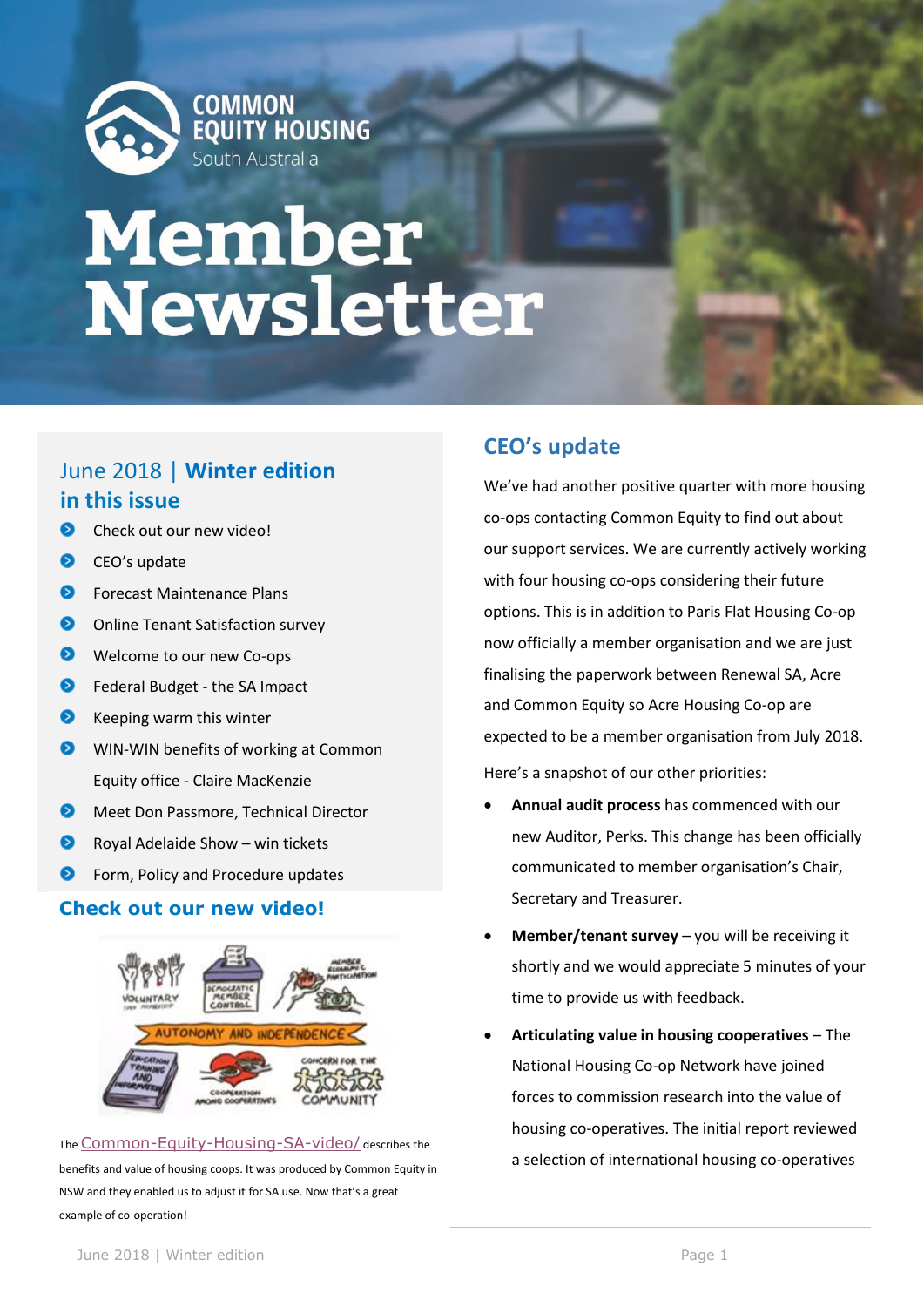sectors in addition to the Australian context. We'll provide a summary in the coming weeks.

## **Forecast Maintenance Plans**



As you are all aware, we have now completed a full property inspection review. Thank you all for your assistance to make your properties available for the inspectors. We have now collated that information onto spreadsheets and over the next few weeks, we plan to meet with each member organisation to explain the details for implementation from July 2018. It has been a project of epic scale but well worthwhile to have a professional long-term maintenance plan for each property. Our goal is not only to meet Renewal SA guidelines, but also to provide a clear budget projection to ensure all Common Equity properties are well maintained for years to come. We look forward to meeting with you; if your co-op has not yet made an appointment please call Melissa to book on 8354 2790.

**Online Tenant Satisfaction Survey**



You should have already received information by email or post advising that we have engaged again CHIA NSW to prepare, distribute and analysis of our survey in 2018. If you have not received this information or have questions please contact Melissa on 8354 2790.

## **Welcome**



Common Equity Housing SA welcomes Paris Flat Housing Co-op members to our organisation. Paris Flat has 30 properties and 43 members in the Bowden and Brompton areas. Their purpose is to have quality, safe, stable and affordable housing for people who are on a low income and are experiencing accommodation cost distress, who want to be part of an organisation of community minded and environmentally aware members and who actively participate in your affairs in a positive and democratic way.

# **What are the implications of the 2018 Federal Budget for community housing?**



The Commonwealth Government's 2018 Budget has let the momentum slide on affordable housing. While the 2017 Federal Budget laid the foundations for real improvements in affordable housing this year's budget fails to follow through.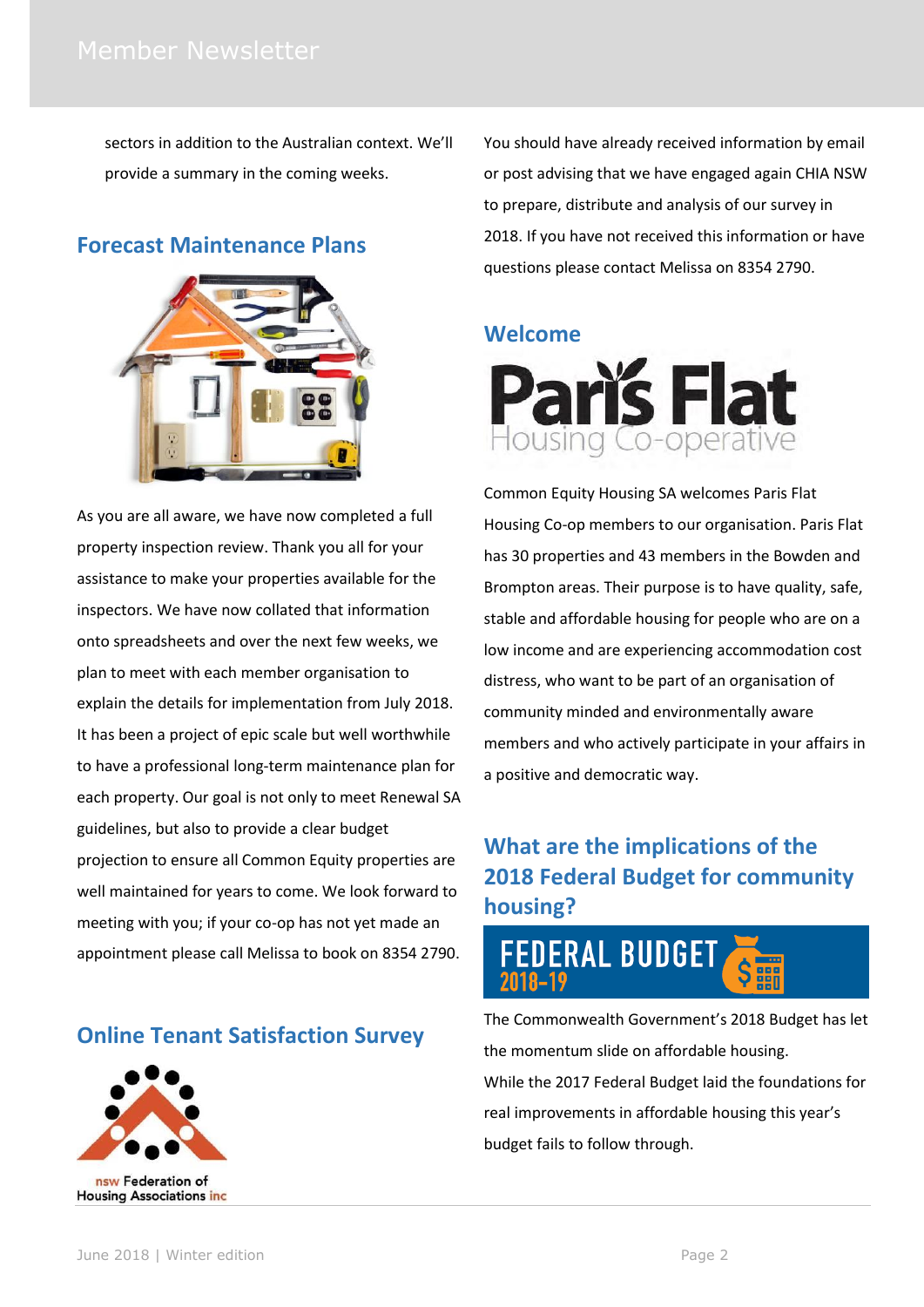This budget focuses on tax reform, infrastructure investments, improving security, and the digital economy. The tax reforms are unlikely to impact on many community housing tenants but will provide some assistance to those in affordable housing. One positive is that Rent Assistance rises from \$4.4b to \$4.53b, mainly as a result of growth in age pensioner and carer pensioner populations.

Refer to [full article](http://www.communityhousing.com.au/budget-2018/) from Community Housing Industry Association VIC on their website

## **Keeping warm this winter**



It's that time of year again. The days are shorter, the temperatures are dropping. Here are some tips for keeping yourself and your house warm.

#### **1. Wrap up warm**

Dress in layers and wear a hat, gloves and scarf. Clothes made from wool, cotton and fleecy fabrics are warmest. When you're indoors, wear warm socks and slippers to keep your feet cosy.

#### **2. Rugs**

Rugs are a great way to keep your house warm by acting as insulation between the floor and your feet. Look for wool rugs that are generally denser, more durable and tough on stains. Wool rugs are also fire resistant and will save you on gas or electricity bills.

#### **3. Check your heating**

Have your heating system serviced regularly to make sure it works well.

#### **4. Maintain the temperature**

If you can't heat all the rooms you use, heat the living room during the day and the bedroom just before you go to sleep. In bed, use either a hot water bottle or an electric blanket.

#### **5. Have warming food and drinks**

Have regular hot drinks and food such as porridge, soups and stews.

#### **6. Stay active**

Keep as active as possible to boost your circulation. Move around at least once an hour and avoid sitting still for long periods. Even light exercise will help keep you warm.

# **WIN-WIN benefits of volunteering at the Common Equity office**



#### **By Claire MacKenzie**

I have often found that change can provide a good opportunity to identify personal qualities not previously valued. In my case, a change in my employment circumstances in 2017 meant that, one year away from retirement, I found myself on Newstart Allowance, with not a lot of prospects for suitable employment. It was then suggested to me that I seriously consider volunteering as part of meeting my Job Plan obligations.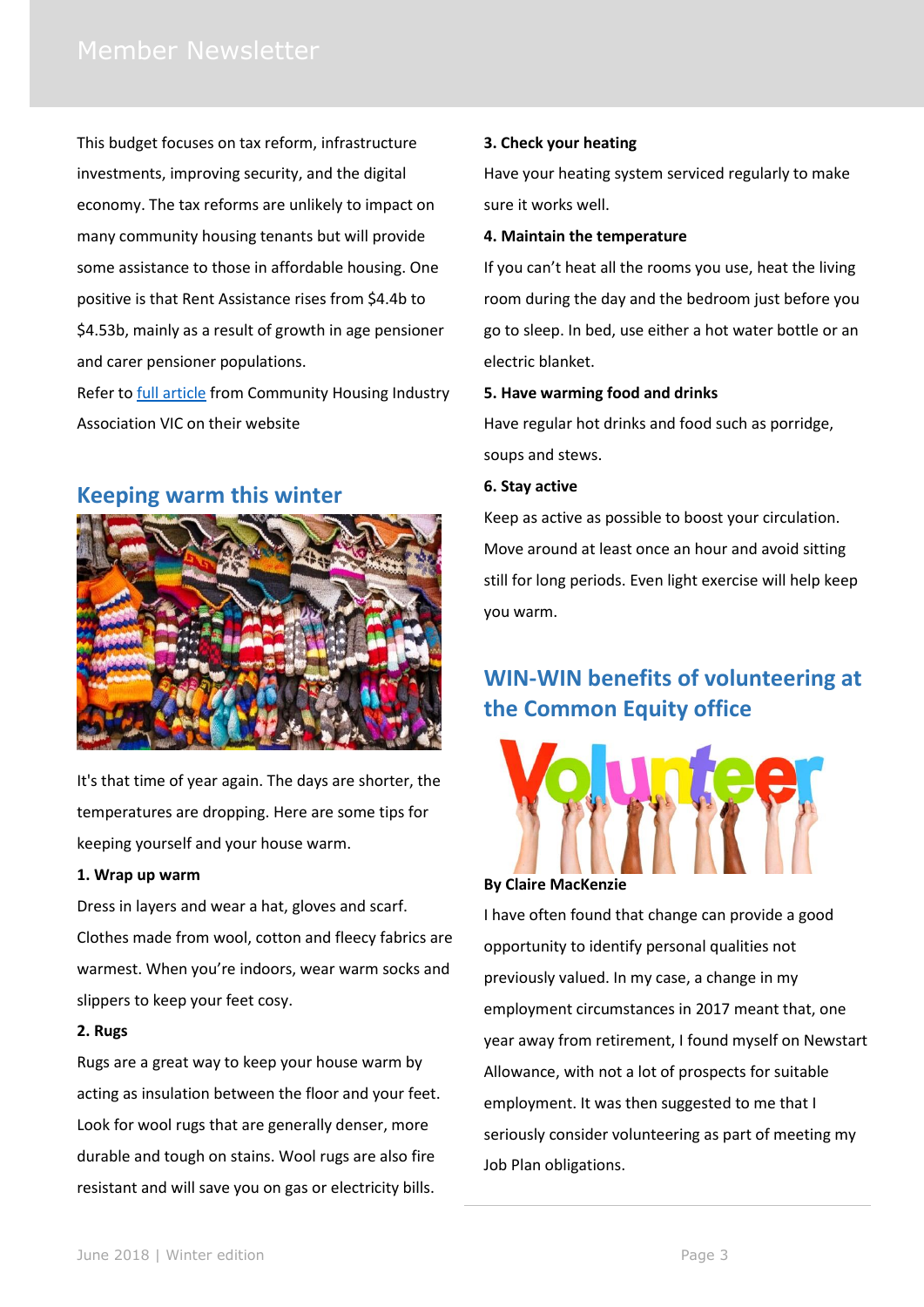I approached Angela Carey, Common Equity Housing SA CEO, about the possibility of fulfilling my 15hrs/week volunteering in the office. After having a chat about what skills I could offer, she was very happy to support the idea, and I have been a valued member of the team ever since.

As a co-op member for over 25 years, and a Member Director on the Common Equity Housing SA Board for 4 years, I am familiar with volunteering. I can genuinely say that volunteering with Common Equity Housing SA has been a wonderfully rewarding experience, providing me with much more than I could have anticipated.

The benefits for me are that I easily meet my obligations, in a pleasant and friendly working environment, and the work is flexible, enjoyable and stimulating. The benefits for Common Equity Housing SA are that I bring not only some policy-writing skills, but many years of co-op experiences, which are acknowledged as a valuable resource to the organisation.

However, I am retiring after August, and, although I still want to continue with some volunteering, I will not be here as often. So, if you are in similar circumstances, or have good skills and time on your hands, Common Equity Housing SA would love to hear from you! Just call Angela on 0417 124 200 anytime.

#### **Claire MacKenzie**

**Secretary, Phoenix Housing Co-operative Incorporated & Common Equity Housing SA Member Director**

## **Meet Don Passmore - Technical Director, CEHSA Board**



Don was appointed as a Technical Director to the Board of Common Equity Housing SA in July 2016. Don has held leadership and senior management positions for over fifteen years. His experience comes from a vast range of industry sectors including manufacturing, logistics, hire and retail. Working with companies that use world's best practices on a daily basis, Don has gained extensive knowledge in strategy, sales, operations and human resource management.

#### **Interview with Don Passmore**

- My favourite activity is martial arts and I love to do this because it has been a passion of mine since I was sixteen. I still train with my original trainer, who has become a great friend and mentor
- My favourite meal involves a good steak and my favourite snack food is Sherbet ice cream cones.
- My favourite movie of all time is The Blues Brothers.
- One of my favourite all-time role model is Danny Green due to his anti-violence work outside of boxing.
- The best teacher I ever had was my martial arts teacher because he pushed me to be better and that made me realize that hard work pays off.